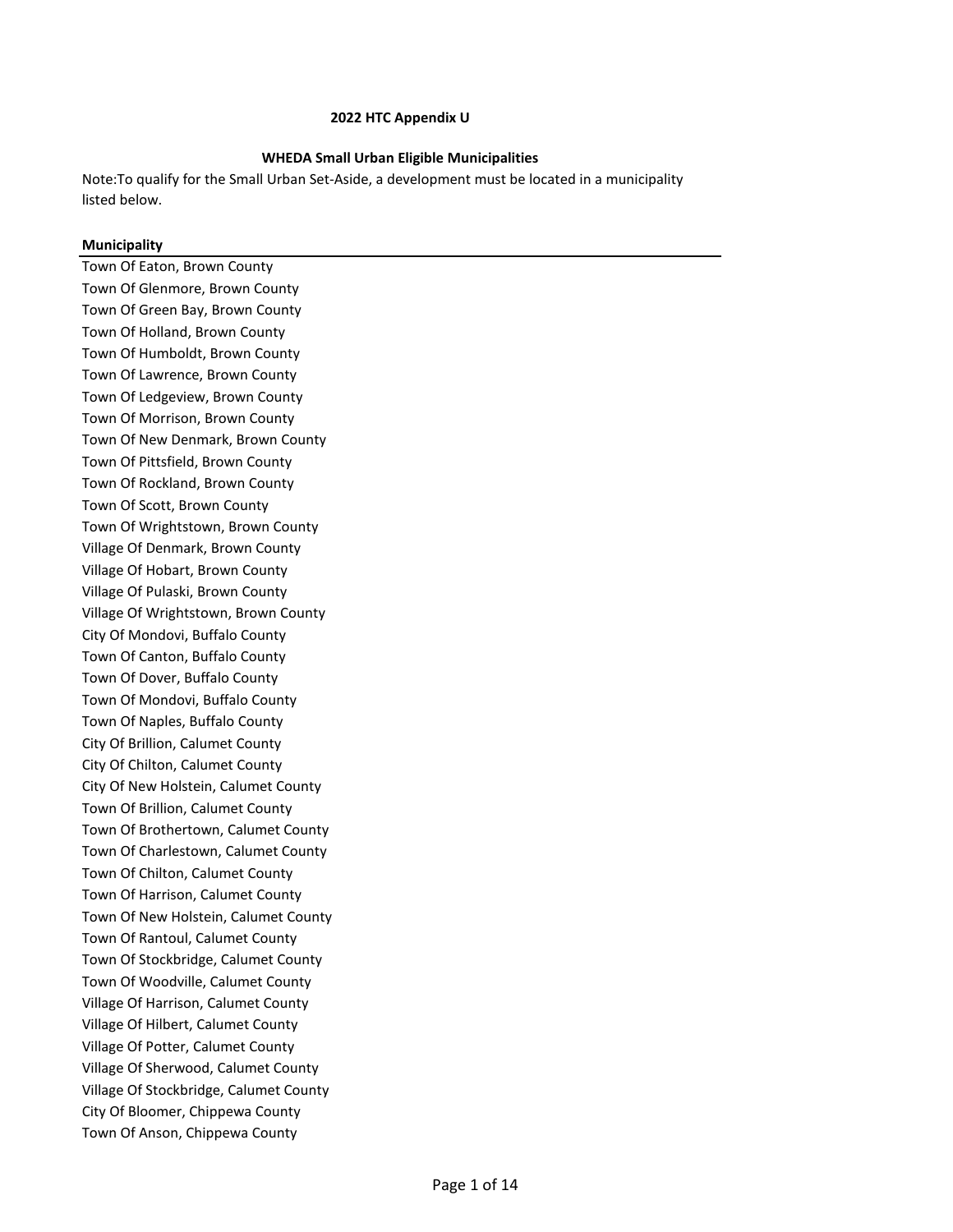### **WHEDA Small Urban Eligible Municipalities**

Note:To qualify for the Small Urban Set‐Aside, a development must be located in a municipality listed below.

### **Municipality**

Town Of Arthur, Chippewa County Town Of Auburn, Chippewa County Town Of Bloomer, Chippewa County Town Of Cooks Valley, Chippewa County Town Of Eagle Point, Chippewa County Town Of Edson, Chippewa County Town Of Goetz, Chippewa County Town Of Hallie, Chippewa County Town Of Howard, Chippewa County Town Of Lafayette, Chippewa County Town Of Sigel, Chippewa County Town Of Tilden, Chippewa County Town Of Wheaton, Chippewa County Town Of Woodmohr, Chippewa County Village Of Boyd, Chippewa County Village Of Cadott, Chippewa County Village Of Lake Hallie, Chippewa County City Of Lodi, Columbia County City Of Portage, Columbia County Town Of Arlington, Columbia County Town Of Columbus, Columbia County Town Of Dekorra, Columbia County Town Of Hampden, Columbia County Town Of Leeds, Columbia County Town Of Lodi, Columbia County Town Of Lowville, Columbia County Town Of West Point, Columbia County Village Of Arlington, Columbia County Village Of Poynette, Columbia County City Of Edgerton, Dane County City Of Monona, Dane County Town Of Albion, Dane County Town Of Berry, Dane County Town Of Black Earth, Dane County Town Of Blooming Grove, Dane County Town Of Blue Mounds, Dane County Town Of Bristol, Dane County Town Of Burke, Dane County Town Of Christiana, Dane County Town Of Cottage Grove, Dane County Town Of Cross Plains, Dane County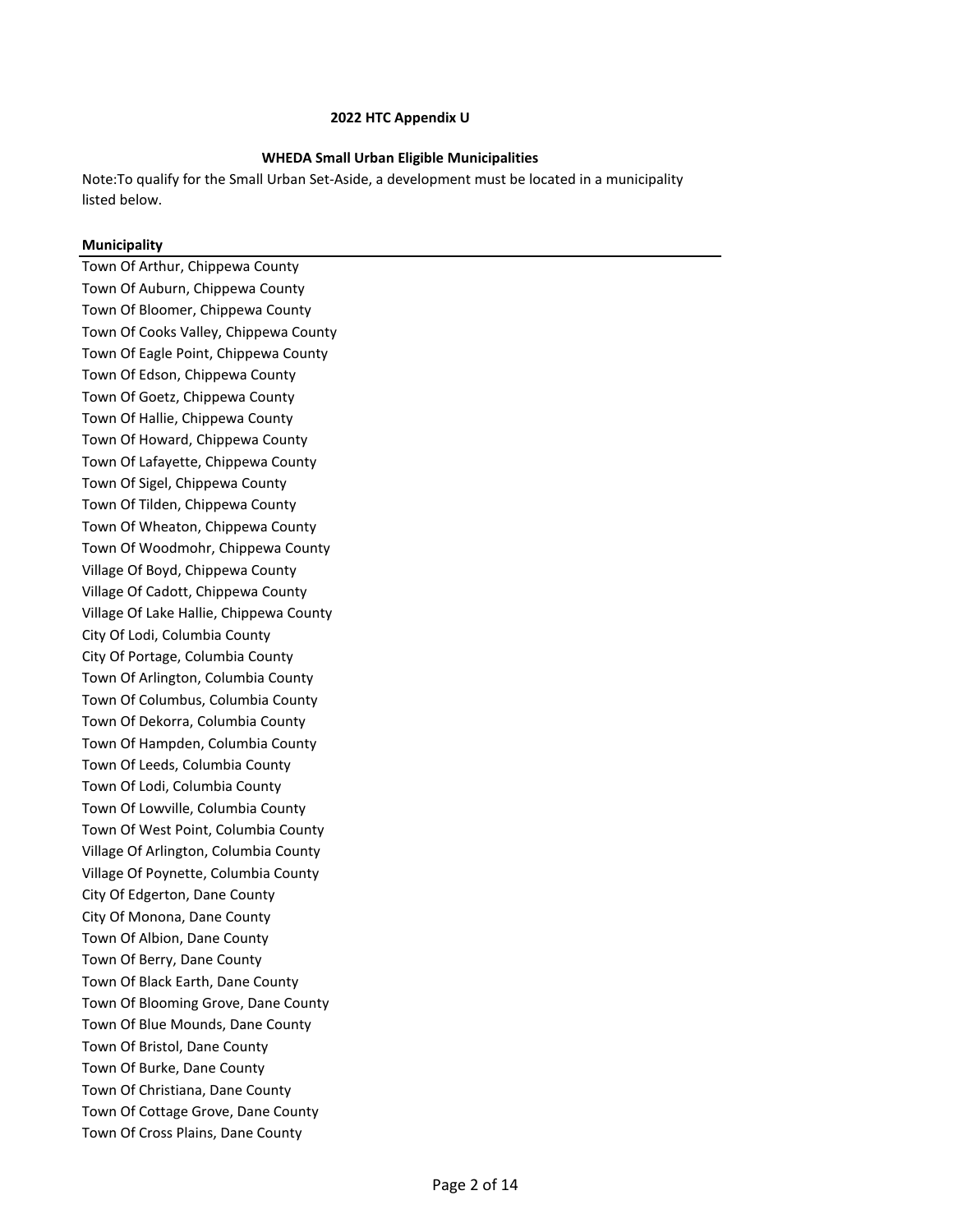### **WHEDA Small Urban Eligible Municipalities**

Note:To qualify for the Small Urban Set‐Aside, a development must be located in a municipality listed below.

### **Municipality**

Town Of Dane, Dane County Town Of Deerfield, Dane County Town Of Dunkirk, Dane County Town Of Dunn, Dane County Town Of Madison, Dane County Town Of Mazomanie, Dane County Town Of Medina, Dane County Town Of Middleton, Dane County Town Of Montrose, Dane County Town Of Oregon, Dane County Town Of Perry, Dane County Town Of Pleasant Springs, Dane County Town Of Primrose, Dane County Town Of Roxbury, Dane County Town Of Rutland, Dane County Town Of Springdale, Dane County Town Of Springfield, Dane County Town Of Sun Prairie, Dane County Town Of Vermont, Dane County Town Of Verona, Dane County Town Of Vienna, Dane County Town Of Westport, Dane County Town Of York, Dane County Village Of Belleville, Dane County Village Of Black Earth, Dane County Village Of Blue Mounds, Dane County Village Of Brooklyn, Dane County Village Of Cambridge, Dane County Village Of Cottage Grove, Dane County Village Of Cross Plains, Dane County Village Of Dane, Dane County Village Of Deerfield, Dane County Village Of Deforest, Dane County Village Of Maple Bluff, Dane County Village Of Marshall, Dane County Village Of Mazomanie, Dane County Village Of Mcfarland, Dane County Village Of Mount Horeb, Dane County Village Of Oregon, Dane County Village Of Rockdale, Dane County Village Of Shorewood Hills, Dane County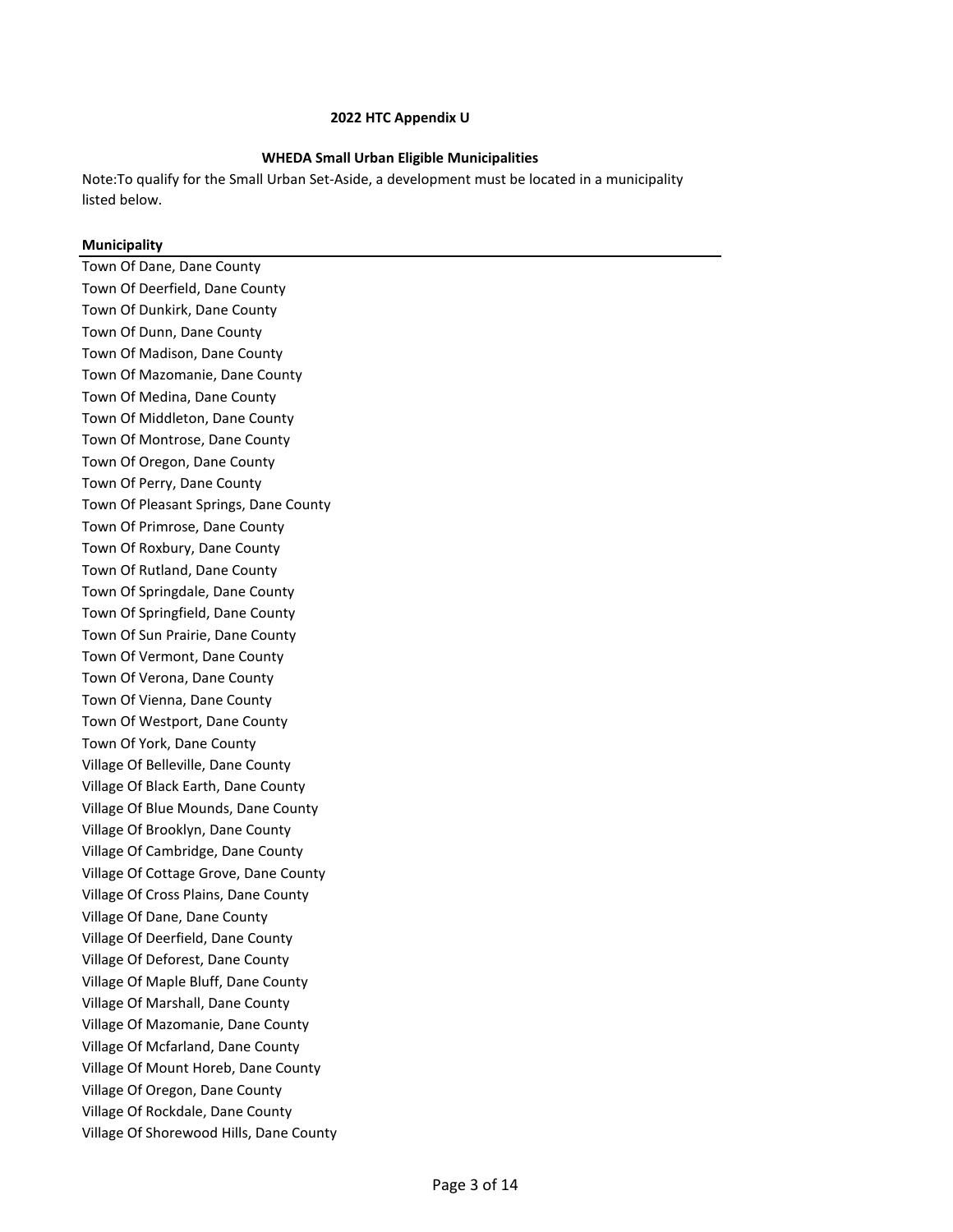### **WHEDA Small Urban Eligible Municipalities**

Note:To qualify for the Small Urban Set‐Aside, a development must be located in a municipality listed below.

### **Municipality**

Village Of Windsor, Dane County City Of Beaver Dam, Dodge County City Of Watertown, Dodge County City Of Waupun, Dodge County Town Of Ashippun, Dodge County Town Of Lebanon, Dodge County Town Of Portland, Dodge County Town Of Rubicon, Dodge County Town Of Brussels, Door County Town Of Union, Door County Town Of Amnicon, Douglas County Town Of Cloverland, Douglas County Town Of Hawthorne, Douglas County Town Of Lakeside, Douglas County Town Of Maple, Douglas County Town Of Oakland, Douglas County Town Of Parkland, Douglas County Town Of Summit, Douglas County Town Of Superior, Douglas County Village Of Oliver, Douglas County Village Of Poplar, Douglas County Village Of Superior, Douglas County Town Of Colfax, Dunn County Town Of Dunn, Dunn County Town Of Elk Mound, Dunn County Town Of Grant, Dunn County Town Of Menomonie, Dunn County Town Of Otter Creek, Dunn County Town Of Peru, Dunn County Town Of Red Cedar, Dunn County Town Of Rock Creek, Dunn County Town Of Spring Brook, Dunn County Town Of Tainter, Dunn County Village Of Colfax, Dunn County Village Of Elk Mound, Dunn County City Of Altoona, Eau Claire County City Of Augusta, Eau Claire County Town Of Bridge Creek, Eau Claire County Town Of Brunswick, Eau Claire County Town Of Clear Creek, Eau Claire County Town Of Drammen, Eau Claire County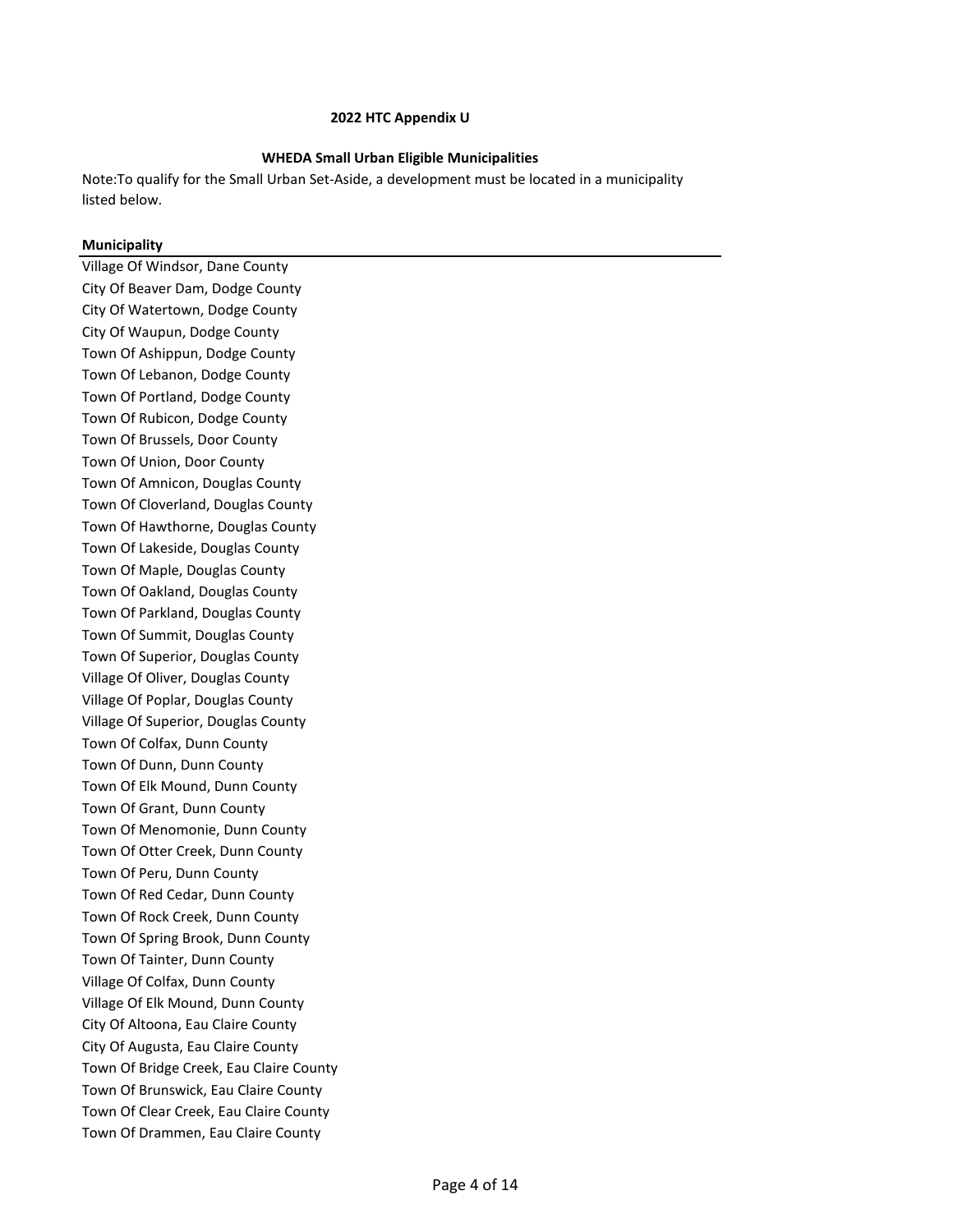### **WHEDA Small Urban Eligible Municipalities**

Note:To qualify for the Small Urban Set‐Aside, a development must be located in a municipality listed below.

### **Municipality**

Town Of Lincoln, Eau Claire County Town Of Ludington, Eau Claire County Town Of Otter Creek, Eau Claire County Town Of Pleasant Valley, Eau Claire County Town Of Seymour, Eau Claire County Town Of Union, Eau Claire County Town Of Washington, Eau Claire County Town Of Wilson, Eau Claire County Village Of Fall Creek, Eau Claire County City Of Ripon, Fond Du Lac County City Of Waupun, Fond Du Lac County Town Of Byron, Fond Du Lac County Town Of Calumet, Fond Du Lac County Town Of Eldorado, Fond Du Lac County Town Of Empire, Fond Du Lac County Town Of Fond Du Lac, Fond Du Lac County Town Of Forest, Fond Du Lac County Town Of Friendship, Fond Du Lac County Town Of Lamartine, Fond Du Lac County Town Of Marshfield, Fond Du Lac County Town Of Metomen, Fond Du Lac County Town Of Oakfield, Fond Du Lac County Town Of Ripon, Fond Du Lac County Town Of Rosendale, Fond Du Lac County Town Of Springvale, Fond Du Lac County Town Of Taycheedah, Fond Du Lac County Town Of Waupun, Fond Du Lac County Village Of Brandon, Fond Du Lac County Village Of Eden, Fond Du Lac County Village Of Fairwater, Fond Du Lac County Village Of Mount Calvary, Fond Du Lac County Village Of North Fond Du Lac, Fond Du Lac County Village Of Oakfield, Fond Du Lac County Village Of Rosendale, Fond Du Lac County Village Of St. Cloud, Fond Du Lac County City Of Cuba City, Grant County City Of Lancaster, Grant County Town Of Beetown, Grant County Town Of Cassville, Grant County Town Of Ellenboro, Grant County Town Of Harrison, Grant County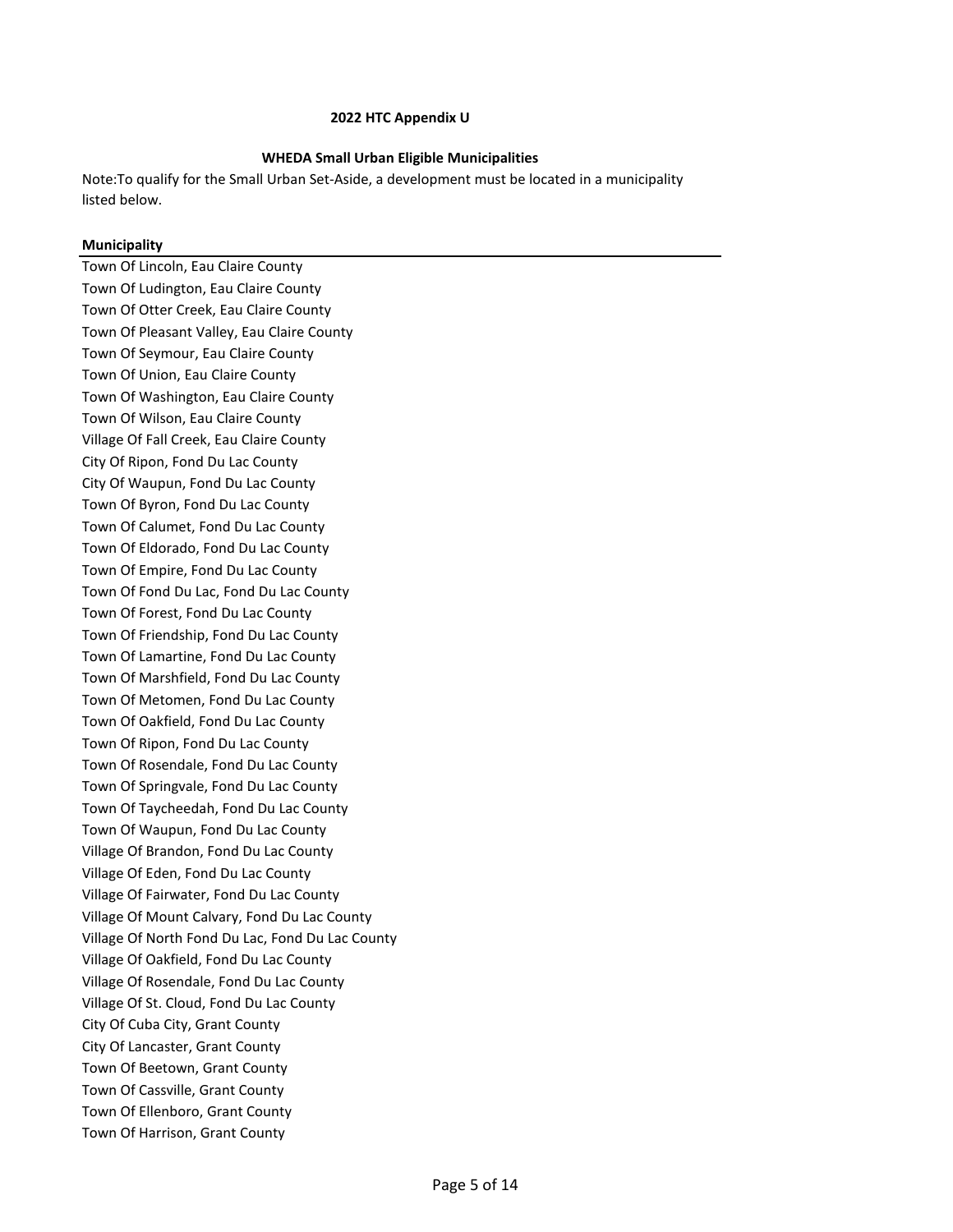### **WHEDA Small Urban Eligible Municipalities**

Note:To qualify for the Small Urban Set‐Aside, a development must be located in a municipality listed below.

### **Municipality**

Town Of Hazel Green, Grant County Town Of Jamestown, Grant County Town Of Lima, Grant County Town Of Paris, Grant County Town Of Platteville, Grant County Town Of Potosi, Grant County Town Of Smelser, Grant County Town Of South Lancaster, Grant County Town Of Waterloo, Grant County Village Of Cassville, Grant County Village Of Dickeyville, Grant County Village Of Hazel Green, Grant County Village Of Potosi, Grant County Village Of Tennyson, Grant County City Of Brodhead, Green County City Of Monroe, Green County Town Of Albany, Green County Town Of Brooklyn, Green County Town Of Decatur, Green County Town Of Exeter, Green County Town Of New Glarus, Green County Town Of Spring Grove, Green County Village Of Albany, Green County Village Of Belleville, Green County Village Of Brooklyn, Green County Village Of New Glarus, Green County City Of Berlin, Green Lake County City Of Green Lake, Green Lake County Town Of Berlin, Green Lake County Town Of Brooklyn, Green Lake County Town Of Melrose, Jackson County Town Of North Bend, Jackson County Village Of Melrose, Jackson County City Of Jefferson, Jefferson County City Of Lake Mills, Jefferson County City Of Waterloo, Jefferson County City Of Watertown, Jefferson County Town Of Cold Spring, Jefferson County Town Of Concord, Jefferson County Town Of Farmington, Jefferson County Town Of Hebron, Jefferson County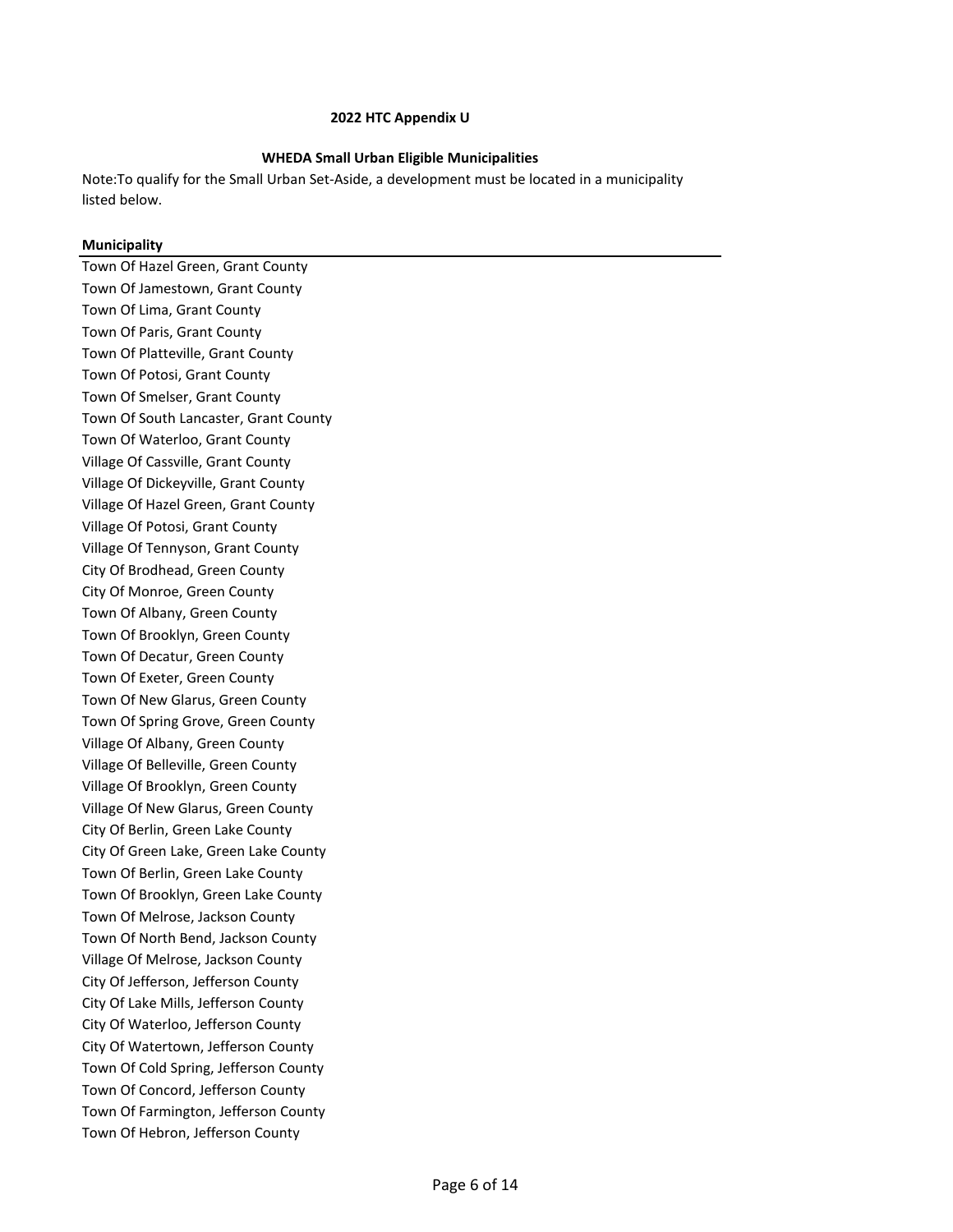### **WHEDA Small Urban Eligible Municipalities**

Note:To qualify for the Small Urban Set‐Aside, a development must be located in a municipality listed below.

### **Municipality**

Town Of Ixonia, Jefferson County Town Of Jefferson, Jefferson County Town Of Koshkonong, Jefferson County Town Of Lake Mills, Jefferson County Town Of Oakland, Jefferson County Town Of Palmyra, Jefferson County Town Of Sullivan, Jefferson County Town Of Sumner, Jefferson County Town Of Waterloo, Jefferson County Village Of Cambridge, Jefferson County Village Of Lac La Belle, Jefferson County Village Of Palmyra, Jefferson County Village Of Sullivan, Jefferson County Town Of Brighton, Kenosha County Town Of Paris, Kenosha County Town Of Randall, Kenosha County Town Of Somers, Kenosha County Town Of Wheatland, Kenosha County Village Of Bristol, Kenosha County Village Of Genoa City, Kenosha County Village Of Paddock Lake, Kenosha County Village Of Somers, Kenosha County Village Of Twin Lakes, Kenosha County City Of Kewaunee, Kewaunee County Town Of Carlton, Kewaunee County Town Of Casco, Kewaunee County Town Of Franklin, Kewaunee County Town Of Lincoln, Kewaunee County Town Of Luxemburg, Kewaunee County Town Of Montpelier, Kewaunee County Town Of Pierce, Kewaunee County Town Of Red River, Kewaunee County Town Of West Kewaunee, Kewaunee County Village Of Casco, Kewaunee County Village Of Luxemburg, Kewaunee County Town Of Bangor, La Crosse County Town Of Barre, La Crosse County Town Of Burns, La Crosse County Town Of Campbell, La Crosse County Town Of Farmington, La Crosse County Town Of Greenfield, La Crosse County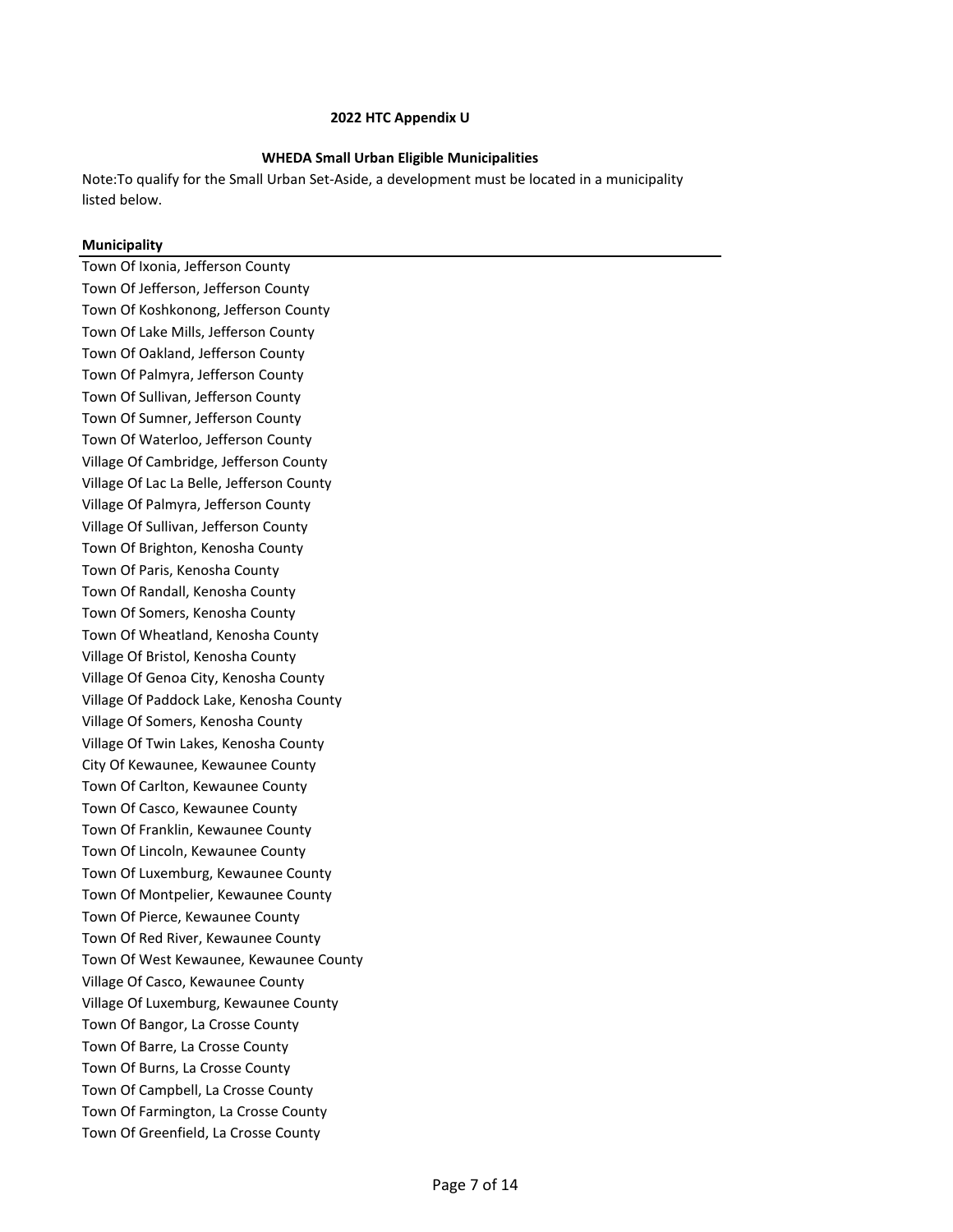### **WHEDA Small Urban Eligible Municipalities**

Note:To qualify for the Small Urban Set‐Aside, a development must be located in a municipality listed below.

### **Municipality**

Town Of Hamilton, La Crosse County Town Of Holland, La Crosse County Town Of Medary, La Crosse County Town Of Onalaska, La Crosse County Town Of Shelby, La Crosse County Town Of Washington, La Crosse County Village Of Bangor, La Crosse County Village Of Holmen, La Crosse County Village Of Rockland, La Crosse County Village Of West Salem, La Crosse County City Of Cuba City, Lafayette County City Of Shullsburg, Lafayette County Town Of Benton, Lafayette County Town Of Elk Grove, Lafayette County Town Of New Diggings, Lafayette County Town Of White Oak Springs, Lafayette County Village Of Belmont, Lafayette County Village Of Benton, Lafayette County Village Of Hazel Green, Lafayette County City Of Manitowoc, Manitowoc County City Of Two Rivers, Manitowoc County Town Of Cooperstown, Manitowoc County Town Of Franklin, Manitowoc County Town Of Gibson, Manitowoc County Town Of Maple Grove, Manitowoc County Town Of Rockland, Manitowoc County Village Of Kellnersville, Manitowoc County Village Of Maribel, Manitowoc County Village Of Reedsville, Manitowoc County City Of Marshfield, Marathon County City Of Wausau, Marathon County Village Of Weston, Marathon County City Of Marinette, Marinette County City Of St. Francis, Milwaukee County Village Of Bayside, Milwaukee County Village Of Fox Point, Milwaukee County Village Of Hales Corners, Milwaukee County Village Of River Hills, Milwaukee County Village Of West Milwaukee, Milwaukee County City Of Sparta, Monroe County Town Of Leon, Monroe County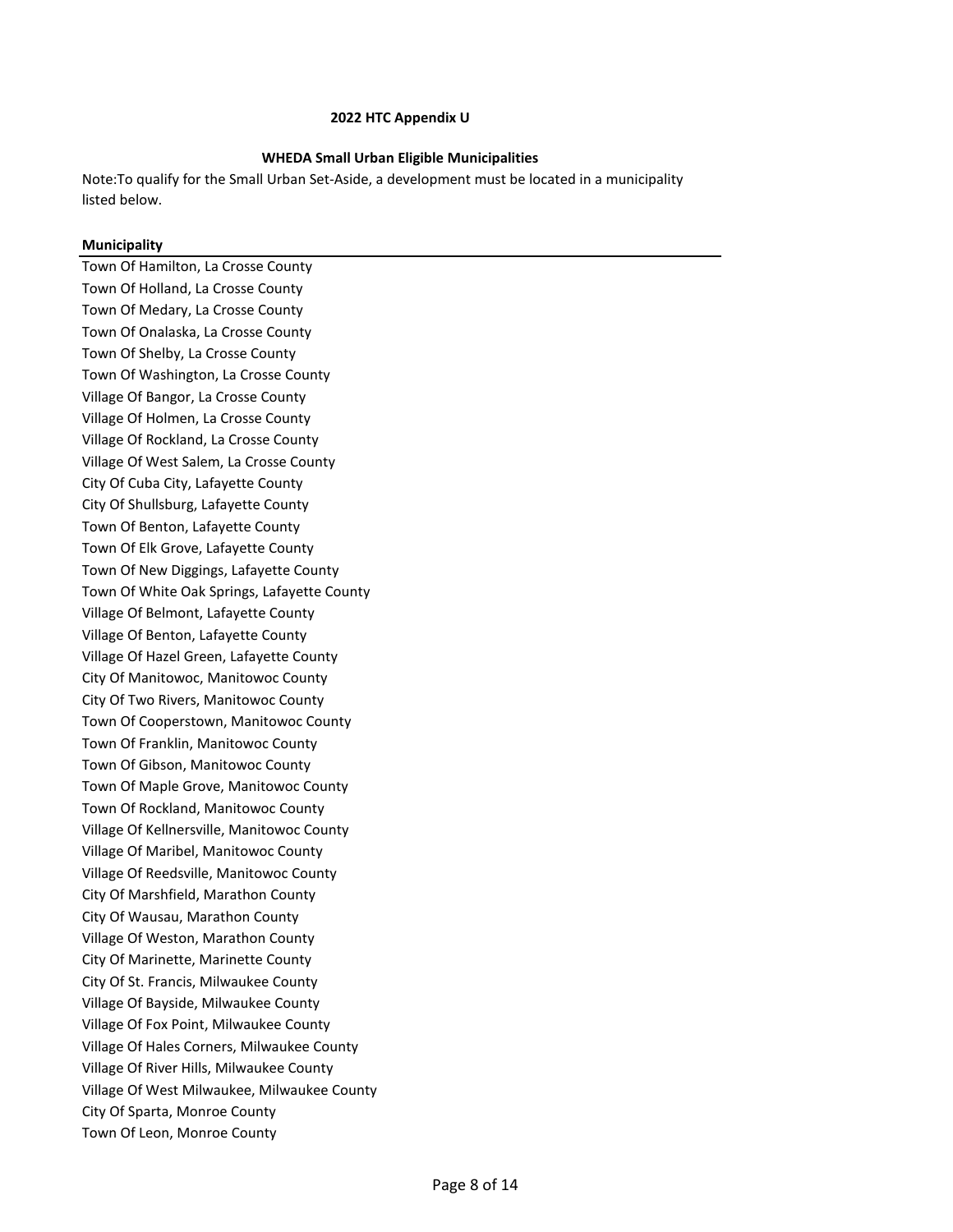### **WHEDA Small Urban Eligible Municipalities**

Note:To qualify for the Small Urban Set‐Aside, a development must be located in a municipality listed below.

### **Municipality**

Town Of Portland, Monroe County Town Of Sparta, Monroe County Town Of Wells, Monroe County Village Of Cashton, Monroe County Village Of Melvina, Monroe County Village Of Rockland, Monroe County Town Of Abrams, Oconto County Town Of Chase, Oconto County Town Of Little Suamico, Oconto County Town Of Morgan, Oconto County Town Of Pensaukee, Oconto County Village Of Pulaski, Oconto County City Of New London, Outagamie County City Of Seymour, Outagamie County Town Of Black Creek, Outagamie County Town Of Bovina, Outagamie County Town Of Buchanan, Outagamie County Town Of Center, Outagamie County Town Of Cicero, Outagamie County Town Of Dale, Outagamie County Town Of Deer Creek, Outagamie County Town Of Ellington, Outagamie County Town Of Freedom, Outagamie County Town Of Hortonia, Outagamie County Town Of Kaukauna, Outagamie County Town Of Liberty, Outagamie County Town Of Maine, Outagamie County Town Of Maple Creek, Outagamie County Town Of Oneida, Outagamie County Town Of Osborn, Outagamie County Town Of Seymour, Outagamie County Town Of Vandenbroek, Outagamie County Village Of Bear Creek, Outagamie County Village Of Black Creek, Outagamie County Village Of Combined Locks, Outagamie County Village Of Harrison, Outagamie County Village Of Hortonville, Outagamie County Village Of Kimberly, Outagamie County Village Of Nichols, Outagamie County Village Of Shiocton, Outagamie County Village Of Wrightstown, Outagamie County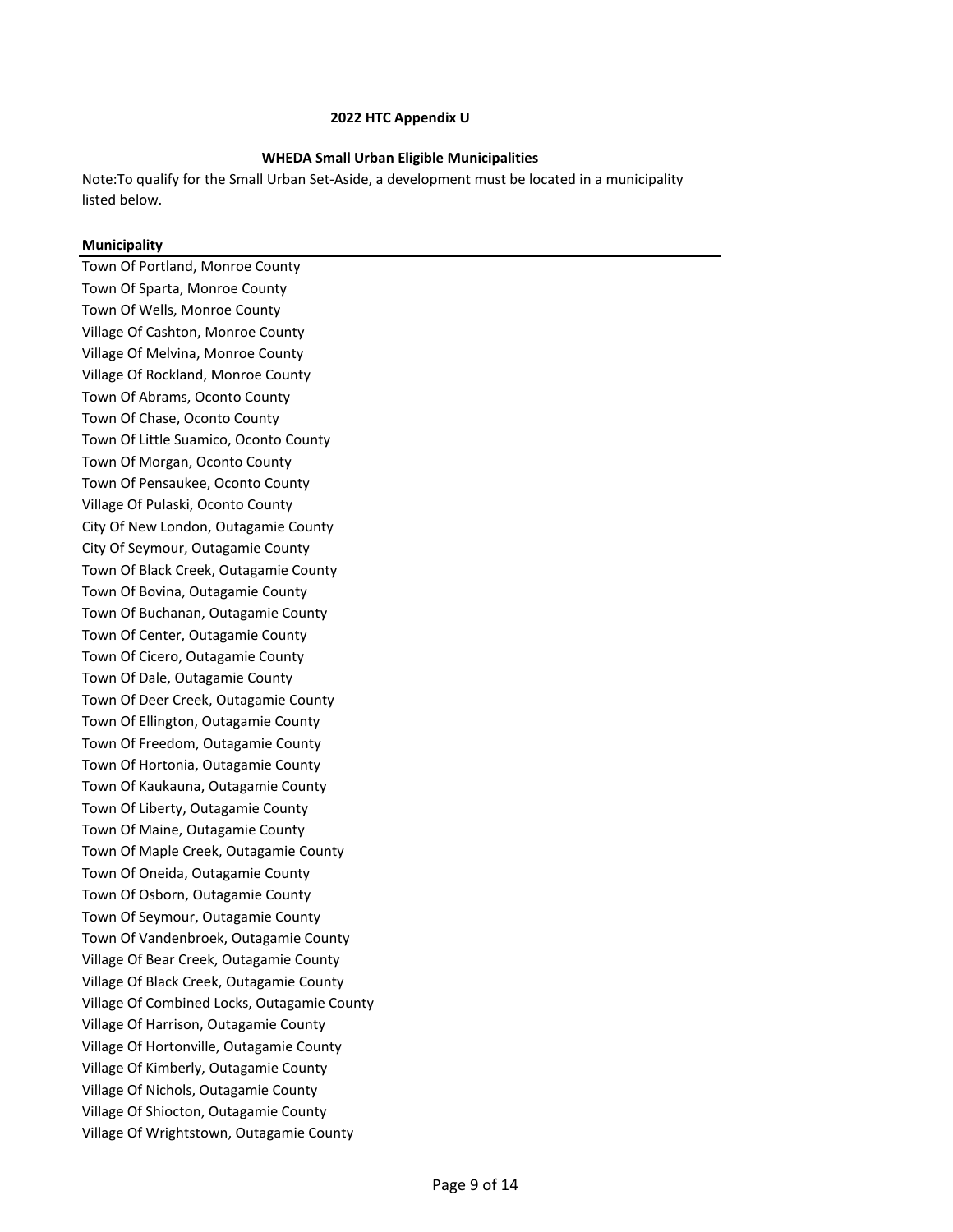### **WHEDA Small Urban Eligible Municipalities**

Note:To qualify for the Small Urban Set‐Aside, a development must be located in a municipality listed below.

### **Municipality**

Town Of Cedarburg, Ozaukee County Town Of Grafton, Ozaukee County Town Of Saukville, Ozaukee County Village Of Bayside, Ozaukee County Village Of Saukville, Ozaukee County Village Of Thiensville, Ozaukee County Town Of Albany, Pepin County Town Of Lima, Pepin County City Of Prescott, Pierce County City Of River Falls, Pierce County Town Of Clifton, Pierce County City Of Stevens Point, Portage County Village Of Plover, Portage County Town Of Burlington, Racine County Town Of Dover, Racine County Town Of Norway, Racine County Town Of Waterford, Racine County Village Of Elmwood Park, Racine County Village Of North Bay, Racine County Village Of Raymond, Racine County Village Of Rochester, Racine County Village Of Sturtevant, Racine County Village Of Union Grove, Racine County Village Of Waterford, Racine County Village Of Wind Point, Racine County Village Of Yorkville, Racine County City Of Brodhead, Rock County City Of Edgerton, Rock County City Of Evansville, Rock County City Of Milton, Rock County Town Of Avon, Rock County Town Of Beloit, Rock County Town Of Bradford, Rock County Town Of Center, Rock County Town Of Clinton, Rock County Town Of Fulton, Rock County Town Of Harmony, Rock County Town Of Janesville, Rock County Town Of Johnstown, Rock County Town Of La Prairie, Rock County Town Of Lima, Rock County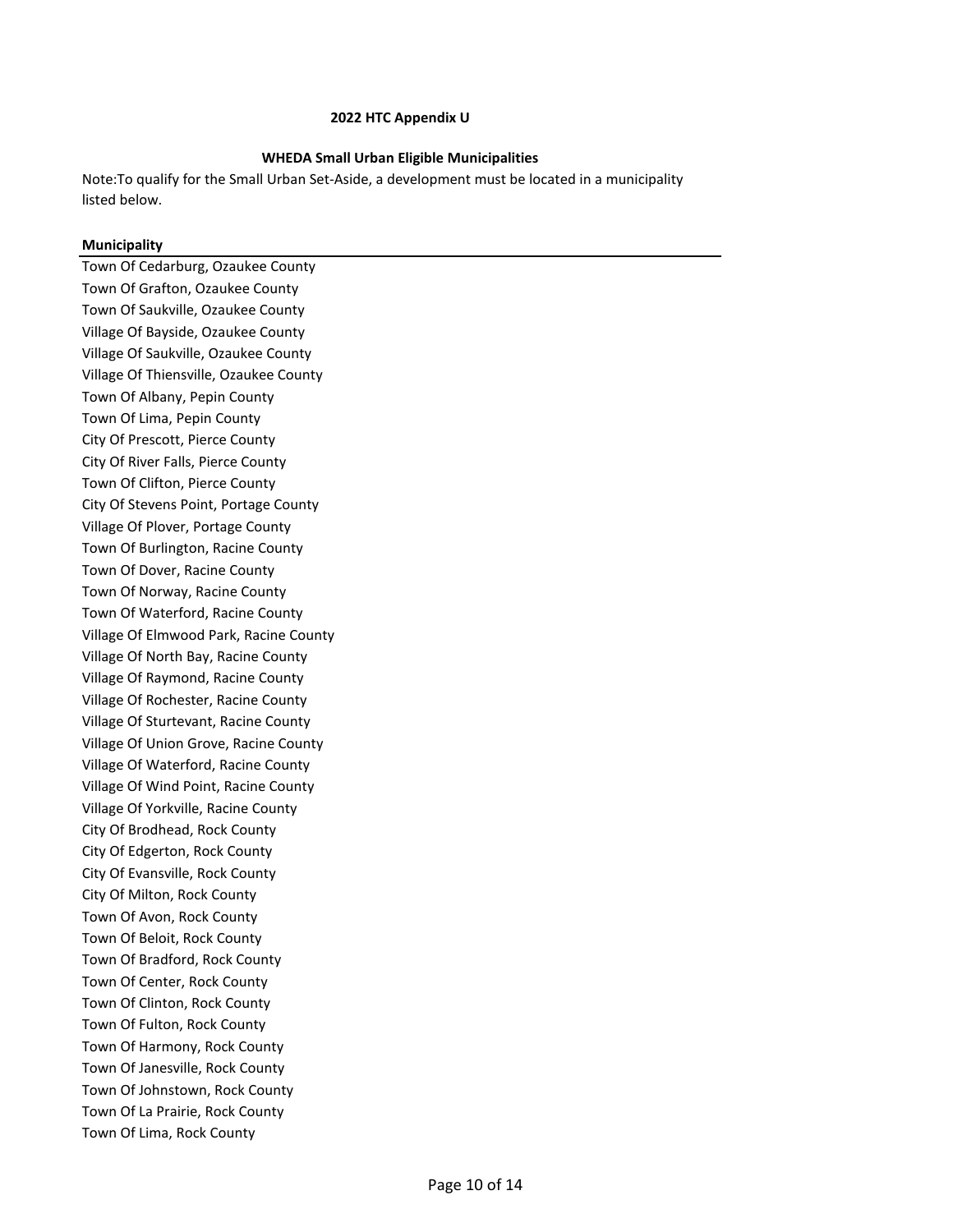### **WHEDA Small Urban Eligible Municipalities**

Note:To qualify for the Small Urban Set‐Aside, a development must be located in a municipality listed below.

### **Municipality**

Town Of Magnolia, Rock County Town Of Milton, Rock County Town Of Newark, Rock County Town Of Plymouth, Rock County Town Of Porter, Rock County Town Of Rock, Rock County Town Of Spring Valley, Rock County Town Of Turtle, Rock County Town Of Union, Rock County Village Of Clinton, Rock County Village Of Footville, Rock County Village Of Orfordville, Rock County City Of Baraboo, Sauk County Town Of Prairie Du Sac, Sauk County Village Of Merrimac, Sauk County Village Of Prairie Du Sac, Sauk County Village Of Sauk City, Sauk County Town Of Angelica, Shawano County Town Of Lessor, Shawano County Town Of Maple Grove, Shawano County Village Of Pulaski, Shawano County City Of Sheboygan, Sheboygan County City Of River Falls, St. Croix County Town Of St. Joseph, St. Croix County Town Of Troy, St. Croix County Village Of North Hudson, St. Croix County City Of Galesville, Trempealeau County City Of Osseo, Trempealeau County Town Of Albion, Trempealeau County Town Of Caledonia, Trempealeau County Town Of Chimney Rock, Trempealeau County Town Of Gale, Trempealeau County Town Of Sumner, Trempealeau County Town Of Trempealeau, Trempealeau County Town Of Unity, Trempealeau County Village Of Eleva, Trempealeau County Village Of Ettrick, Trempealeau County Village Of Strum, Trempealeau County Village Of Trempealeau, Trempealeau County City Of Westby, Vernon County Town Of Bergen, Vernon County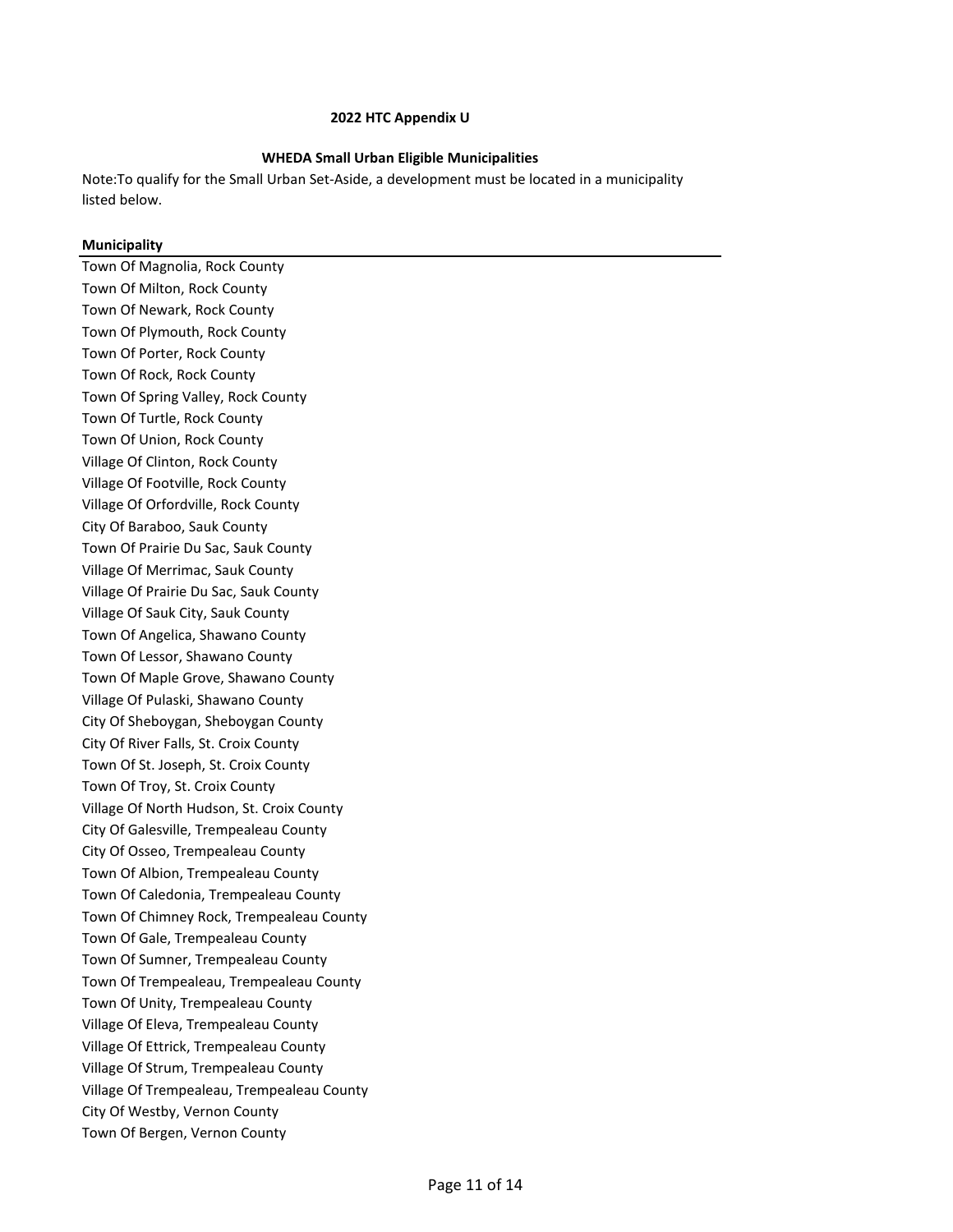### **WHEDA Small Urban Eligible Municipalities**

Note:To qualify for the Small Urban Set‐Aside, a development must be located in a municipality listed below.

### **Municipality**

Town Of Christiana, Vernon County Town Of Coon, Vernon County Town Of Genoa, Vernon County Town Of Hamburg, Vernon County Town Of Harmony, Vernon County Town Of Jefferson, Vernon County Village Of Chaseburg, Vernon County Village Of Coon Valley, Vernon County Village Of Genoa, Vernon County Village Of Stoddard, Vernon County City Of Delavan, Walworth County City Of Elkhorn, Walworth County Town Of Darien, Walworth County Town Of Delavan, Walworth County Town Of East Troy, Walworth County Town Of La Grange, Walworth County Town Of Lafayette, Walworth County Town Of Lyons, Walworth County Town Of Richmond, Walworth County Town Of Sharon, Walworth County Town Of Spring Prairie, Walworth County Town Of Sugar Creek, Walworth County Town Of Troy, Walworth County Town Of Walworth, Walworth County Town Of Whitewater, Walworth County Village Of Bloomfield, Walworth County Village Of Darien, Walworth County Village Of East Troy, Walworth County Village Of Fontana-On-Geneva Lake, Walworth County Village Of Genoa City, Walworth County Village Of Mukwonago, Walworth County Village Of Sharon, Walworth County Village Of Walworth, Walworth County Village Of Williams Bay, Walworth County City Of West Bend, Washington County Town Of Erin, Washington County Town Of Germantown, Washington County Town Of Hartford, Washington County Town Of Jackson, Washington County Town Of Polk, Washington County Town Of Trenton, Washington County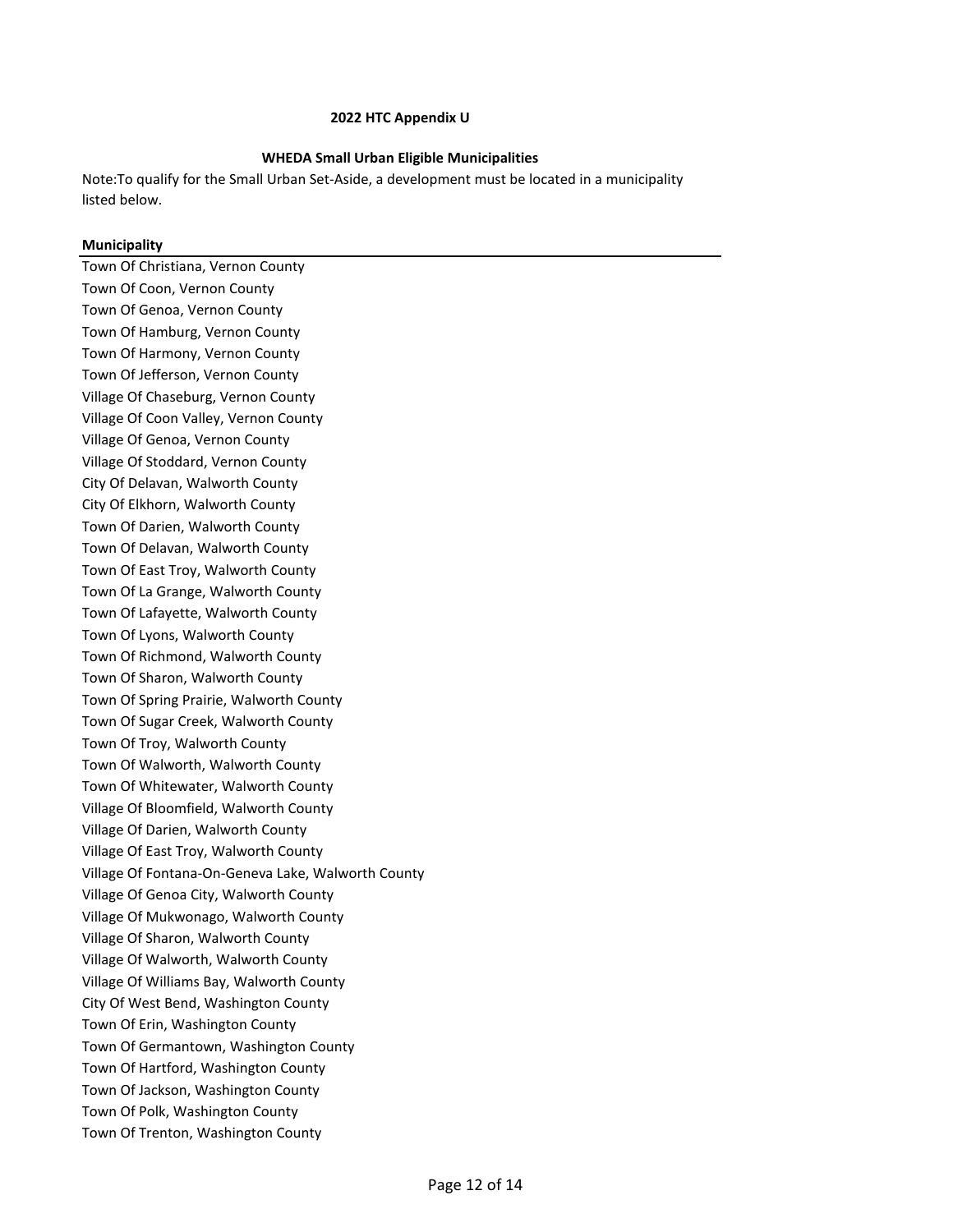### **WHEDA Small Urban Eligible Municipalities**

Note:To qualify for the Small Urban Set‐Aside, a development must be located in a municipality listed below.

### **Municipality**

Village Of Jackson, Washington County Village Of Slinger, Washington County City Of Delafield, Waukesha County Town Of Brookfield, Waukesha County Town Of Delafield, Waukesha County Town Of Eagle, Waukesha County Town Of Genesee, Waukesha County Town Of Merton, Waukesha County Town Of Mukwonago, Waukesha County Town Of Oconomowoc, Waukesha County Town Of Ottawa, Waukesha County Town Of Vernon, Waukesha County Town Of Waukesha, Waukesha County Village Of Big Bend, Waukesha County Village Of Butler, Waukesha County Village Of Chenequa, Waukesha County Village Of Dousman, Waukesha County Village Of Eagle, Waukesha County Village Of Elm Grove, Waukesha County Village Of Hartland, Waukesha County Village Of Lac La Belle, Waukesha County Village Of Lannon, Waukesha County Village Of Merton, Waukesha County Village Of Mukwonago, Waukesha County Village Of Nashotah, Waukesha County Village Of North Prairie, Waukesha County Village Of Oconomowoc Lake, Waukesha County Village Of Pewaukee, Waukesha County Village Of Summit, Waukesha County Village Of Wales, Waukesha County City Of New London, Waupaca County Town Of Caledonia, Waupaca County Town Of Fremont, Waupaca County Town Of Lebanon, Waupaca County Town Of Mukwa, Waupaca County Village Of Fremont, Waupaca County City Of Berlin, Waushara County Town Of Aurora, Waushara County Town Of Bloomfield, Waushara County Town Of Poy Sippi, Waushara County Town Of Warren, Waushara County